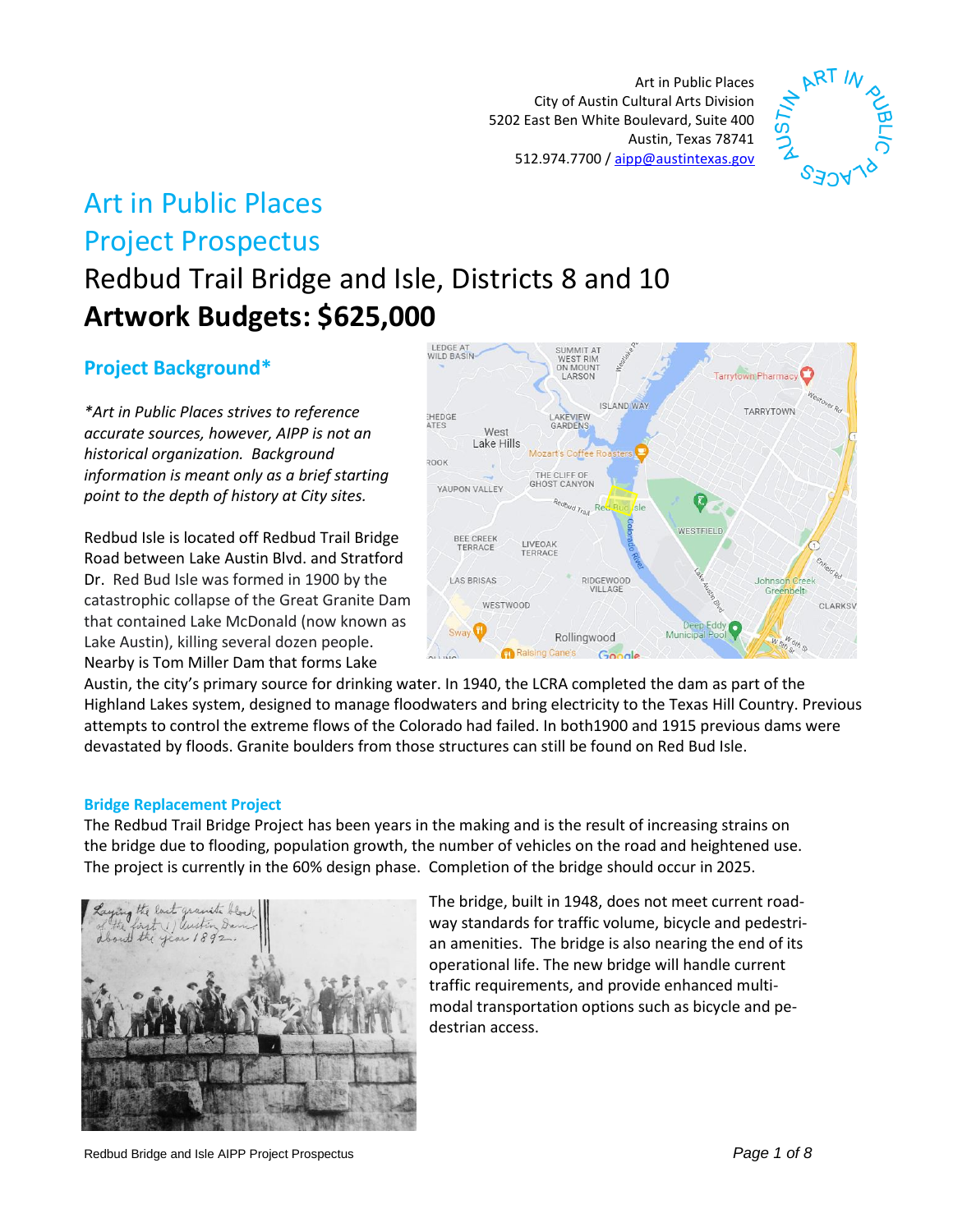

Construction of the new bridge is designed to handle current-day loading conditions, increasing vehicular traffic, and increased safety and multi-modal transportation options for bicyclists and pedestrians.

# **Budget**

Funded by 2012 and 2018 voter-approved bonds, the Capital Improvement Project features the replacement of the existing bridge at Redbud Trail over Lady Bird Lake. 2% of the estimated construction budget is set aside for the commissioning of public art though the AIPP Program. The total award for the artist contract is \$625,000, inclusive of design, fabrication, and installation, including engineering fees, travel and shipping expenses, insurance, and all other project-related costs.

# **Public Art Goals & Priorities**

The AIPP program seeks to commission works of art of redeeming quality that advance public understanding of visual art and enhance the aesthetic quality of public places. This can be accomplished through the selection of a qualified artist or artist team who can innovatively and thoughtfully design within the context of this project.

To engage local voices, AIPP collaborated with the Parks Department, and Public Works Department to host an online engagement community meeting on March 23, 2022, as well as an online survey on SpeakUp Austin website open from March 23, 2022 to April 15, 2022. The feedback was compiled into AIPP project goals, which were then finalized with community comment. The resulting goals for the Redbud Trail Bridge and Isle AIPP Project are to select an artist/artist team who will design artwork that:

- Links together the varied historical stories about the island including the nearby dam, the flooding, and the current use of the site as a dog park;
- Creates a peaceful, calm and serene setting for visitors of all ages and species;
- Integrates with surrounding rocks, trees, water, foliage fish, biodiversity and all the beautiful natural surroundings;
- Contributes to the diversity of the City of Austin's art collection; and
- Is accessible physically and conceptually by visitors of all ages and abilities to the park.

# AIPP Alignment with City of Austin Vision

As it approaches its 200th anniversary, Austin is a beacon of sustainability, social equity and economic opportunity; where diversity and creativity are celebrated; where community needs and values are recognized; where leadership comes from its citizens and where the necessities of life are affordable and accessible to all. <http://www.austintexas.gov/page/imagine-austin-vision>

## **City of Austin's Strategic Direction 2023 (SD23)**

Redbud Bridge and Isle AIPP Project Prospectus *Page 2 of 8* The Austin City Council adopted a strategic direction guiding the City for the next three to five years. SD23 outlines a shared vision and six outcomes of which two directly guide Art in Public Places: Economic Opportunity & Affordability and Culture and Lifelong learning.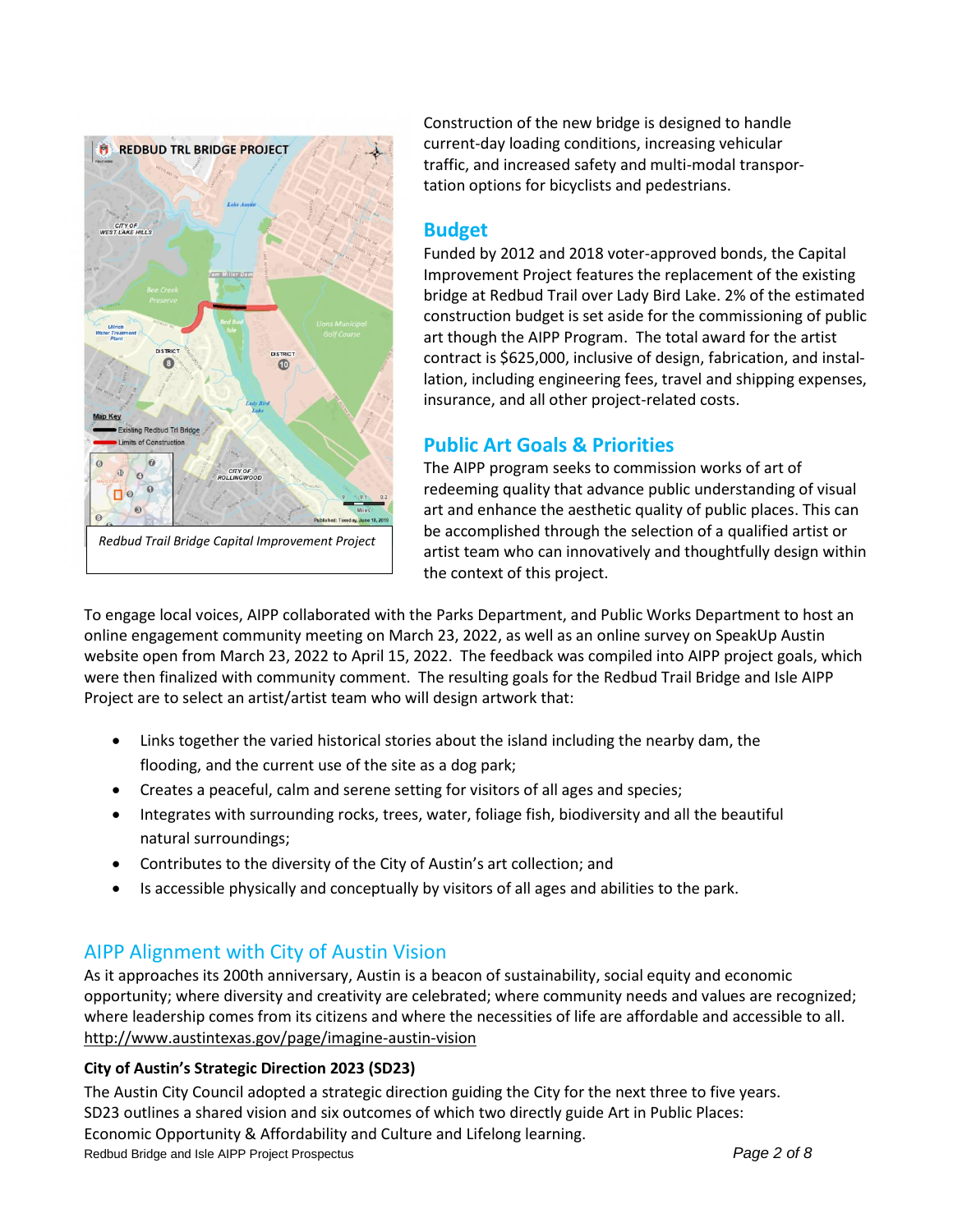- As part of the SD23 process Art in Public Places and the Economic Development Department will quantify a number of key performance measures including, participants who are satisfied with City-offered culture and lifelong learning events, activities, and resources, and number of jobs supported. The Department will use that data to better align decision making and budget allocations.
- Because artists are small businesses, Art in Public Places may ask commissioned artists to outline how many jobs were supported based on their current City of Austin contract as well as whether the contract strengthened their overall business operations.

#### **Commitment to Equity**

Art in Public Places embraces cultural equity. It is the goal of the program to ensure as many people as possible have meaningful engagements with public art and access to viewing, experiencing, and creating artwork.

- Art in Public Places actively seeks to provide members of historically underrepresented communities, which can include identities such as Black or African-American, Arab-American, Asian-American, Hispanic or LatinX, Pacific Islander, Indigenous Nations, LGBTQIA, or a person with a disability, with equitable access to public art opportunities.
- In support of this commitment, the program will make every effort to expand access to the collection and programmatic decision-making.
- For each project, every effort will be made to comprise project selection panels and finalist pools for Art in Public Places commissions with representatives from a variety of historically underrepresented communities to better reflect the diversity of Austin.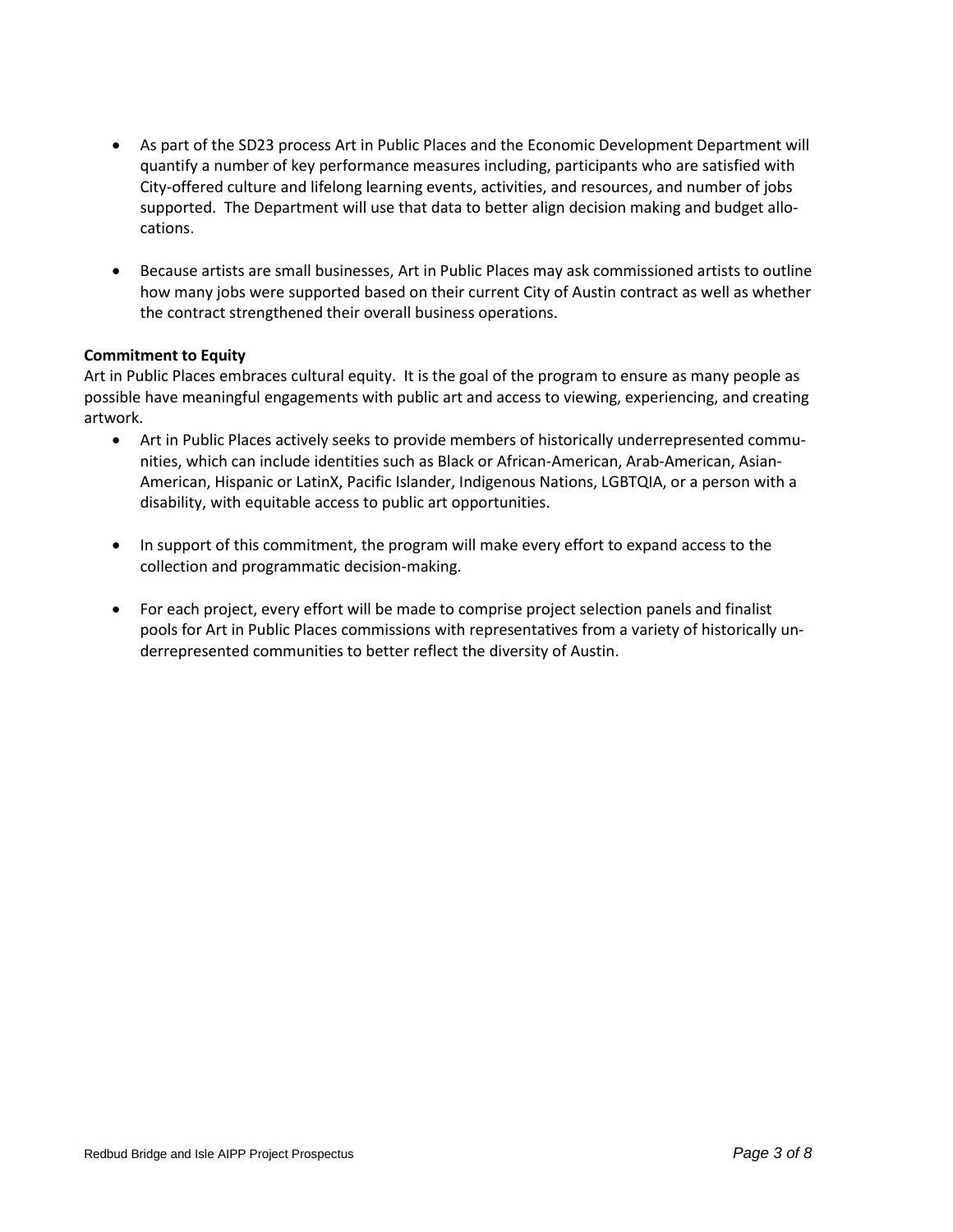#### **Possible Artwork Opportunities** (Siteplan provided by AECOM)

The community has stated a preference for the artwork being inspired by the history and nature of the surrounding site. Artists who are familiar with local ecology and/or the Redbud Ilse user community are highly encouraged to apply. Potential artwork locations are designated on the pictures below, as well as other possible locations, as determined by the selected artist. The final artwork site will be determined in collaboration between the selected artist, City staff, and the community.



**Indicates** possible artwork location

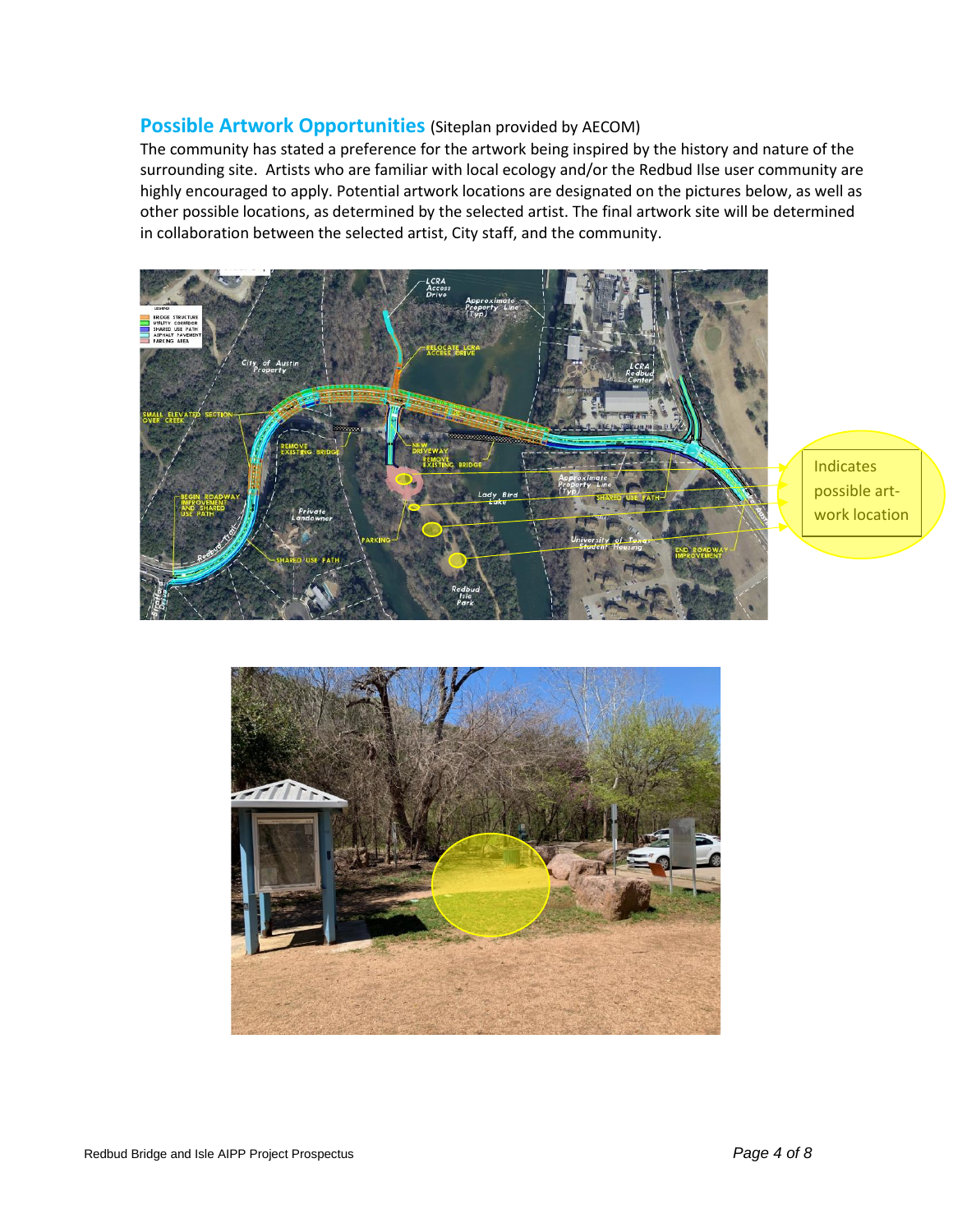

# **Artist Information Meeting**

To ensure information about the project is available to all interested artists, an artist information meeting will be held during the open application period with a date to be determined. Due to the constraints of COVID-19, this meeting will likely be held **virtually**. The purpose of the meeting is to further explain the parameters of the project and outline the application procedures. The meeting will include discussion of possible locations and opportunities for artwork. AIPP staff and project representatives will be available to answer questions. The presented materials will be posted to City's website after the meeting: [www.austintexas.gov/department/aipp](http://www.austintexas.gov/department/aipp-opportunities)[opportunities.](http://www.austintexas.gov/department/aipp-opportunities)

## **Artist Eligibility**

Applicants should meet the following requirements:

- Professional visual artist or artist team;
- At least 18 years of age; and
- Live in the state of Texas.

Full-time, permanent City of Austin employees are ineligible to apply. Employees of the project consultants and sub-consultants are also ineligible to apply.

Applications not meeting all eligibility criteria will be withdrawn from consideration*.*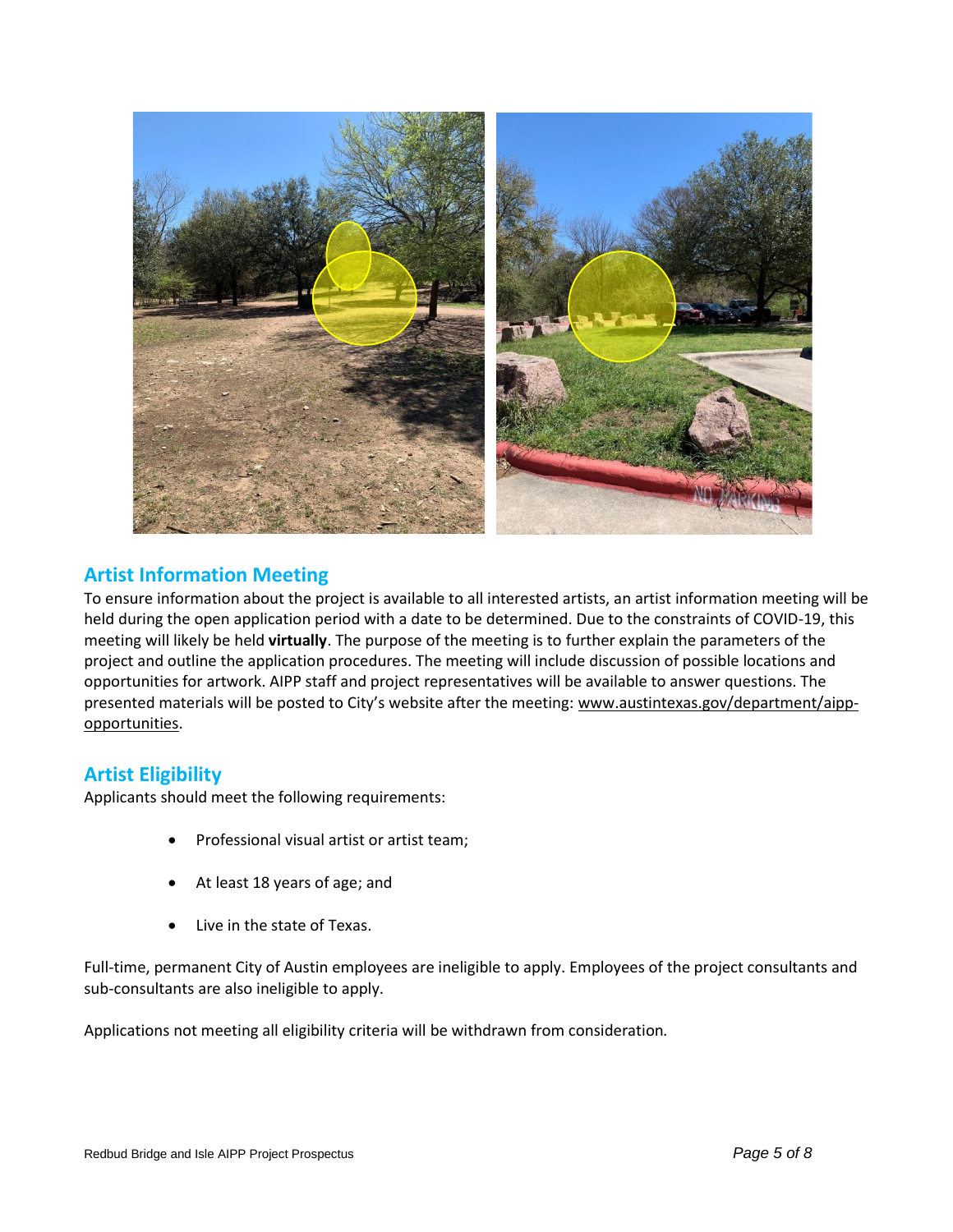## **Submission Requirements**

**Applications must be received online via [www.PublicArtist.org](http://www.publicartist.org/) no later than 5:00 pm (CST) on Thursday, July 15, 2022.** For technical assistance with your application, please contact info@publicartist.org or 210-701-0775 (9:00 am – 5:00 pm).

Applications include:

- A series of short answers (100-200 words per question):
	- 1. What does the jury need to know about you and your public artwork practice to select you as the artist for this project?



- 2. The Redbud Trail and Isle area are a beloved Austin destination, how might you capitalize on the natural surroundings while creating a new artwork?
- 3. How do you imagine approaching the community engagement necessary for this specific artwork?
- 10 images of completed relevant artwork with the required descriptions
- resume
- 3 professional references.

## **Selection Criteria**

The selection of an artist or artist team shall be based on artist qualifications that best meet the requirements contained in this Project Prospectus. The Jury will review and consider the following evaluation criteria:

- » Artistic merit and technical expertise;
- » Ability to engage the community in which the artwork is being proposed; and
- » Demonstrated success completing works of art.

For more information on AIPP project selection criteria, see: [http://www.austintexas.gov/sites/default/files/files/aipp\\_selection\\_criteria.pdf](http://www.austintexas.gov/sites/default/files/files/aipp_selection_criteria.pdf)

#### **Selection Process**

A Request for Qualifications (RFQ) will be distributed and applications must be submitted through PublicArtist.org by the deadline. The City of Austin Art in Public Places Panel will convene a jury to evaluate the submissions. The jury and advisors will review qualifications and select three to five finalists for interviews *unless there is consensus on the selection of recommending one applicant and one alternate.* The jury and advisors will then convene for interviews or may opt to host a proposal period for a narrowed list of artists to submit paid proposals. Their final selections will result in selecting one artist/artist team and one alternate. This recommendation will be presented to the Art in Public Places Panel and Austin Arts Commission for approval. The approved artist(s) will be put under a design + commission contract to coordinate with the City and project team to develop a final design, which is also subject to approval by the AIPP Panel and the Austin Arts Commission prior to fabrication and installation.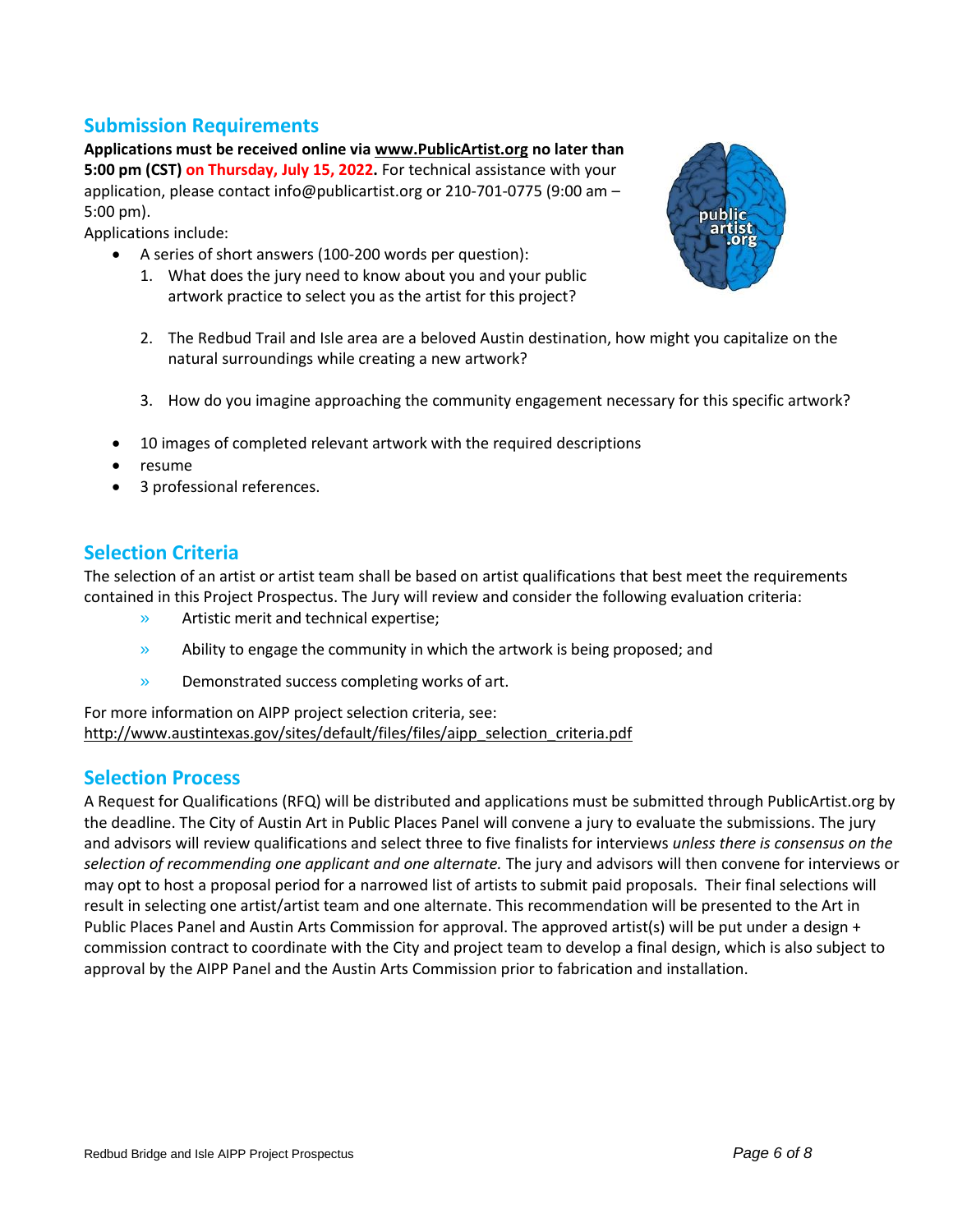# **Jury & Project Advisors**

A 3 to 5 member jury shall be chosen to include at least 1 visual artist. Possible jury members include:

- » Margo Sawyer, Austin based Visual Artist
- » Marc Fornes, Brooklyn based Artist and Architect
- » Fidencio Duran, Austin based Visual Artist
- » Ryan Dennis, Chief curator and artistic director of the Center for Art & Public Exchange (CAPE) at the Mississippi Museum of Art
- » Michael Anthony Garcia, Austin based independent Curator
- » Adriana Hernández Aguirre, Austin based Landscape Designer, Associate ASLA

Project advisors will be invited to participate in the process to provide assistance and expertise to the jury. The project advisors to the jury may include:

- » Rey Hernandez Landscape Architect, Parks and Recreation Department, City of Austin
- » Paulinda Lanham – Project Manager, Public Works Department, City of Austin
- » Bradley Touchstone, Bridge Architect, AECOM
- » Charlie Chapin—LCRA
- » Liz Johnston – Watershed Protection Department
- » Linda Anthony – Community Advisor, Mayor Westlake Hills
- » Eri Hammack—University of Texas
- » Tammie Rubin – AIPP Panel Project Liaison
- » Celina Zisman – Austin Arts Commission, District 8

The jury will be supported by:

- » Marjorie Flanagan, AIPP Sr. Project Manager/Acting Program Manager, Cultural Arts Division, Economic Development Department, City of Austin
- » Alex Irrera, AIPP Project Manager, Cultural Arts Division, Economic Development Department, City of Austin

No gallery owner, dealer, or art agent may serve as a juror due to the potential for conflict of interest. No juror may serve more than once in any two-year period in an attempt to bring a diversity of interests to the selection process and to more precisely match the expertise of the jury members to each project.

# **Tentative Schedule (Subject to Change)**

| 2022                                               |                                                      |  |
|----------------------------------------------------|------------------------------------------------------|--|
| May                                                | Prospectus Approved (AIPP Panel and Arts Commission) |  |
| June                                               | <b>Request for Qualifications released</b>           |  |
|                                                    | Artist Information Session                           |  |
| August                                             | Call closes                                          |  |
|                                                    | Artist Interviews & Selection                        |  |
| September Artist Selection Recommendation approval |                                                      |  |
|                                                    | <b>City Council Approval</b>                         |  |

November Artist under Contract Project Kick-off